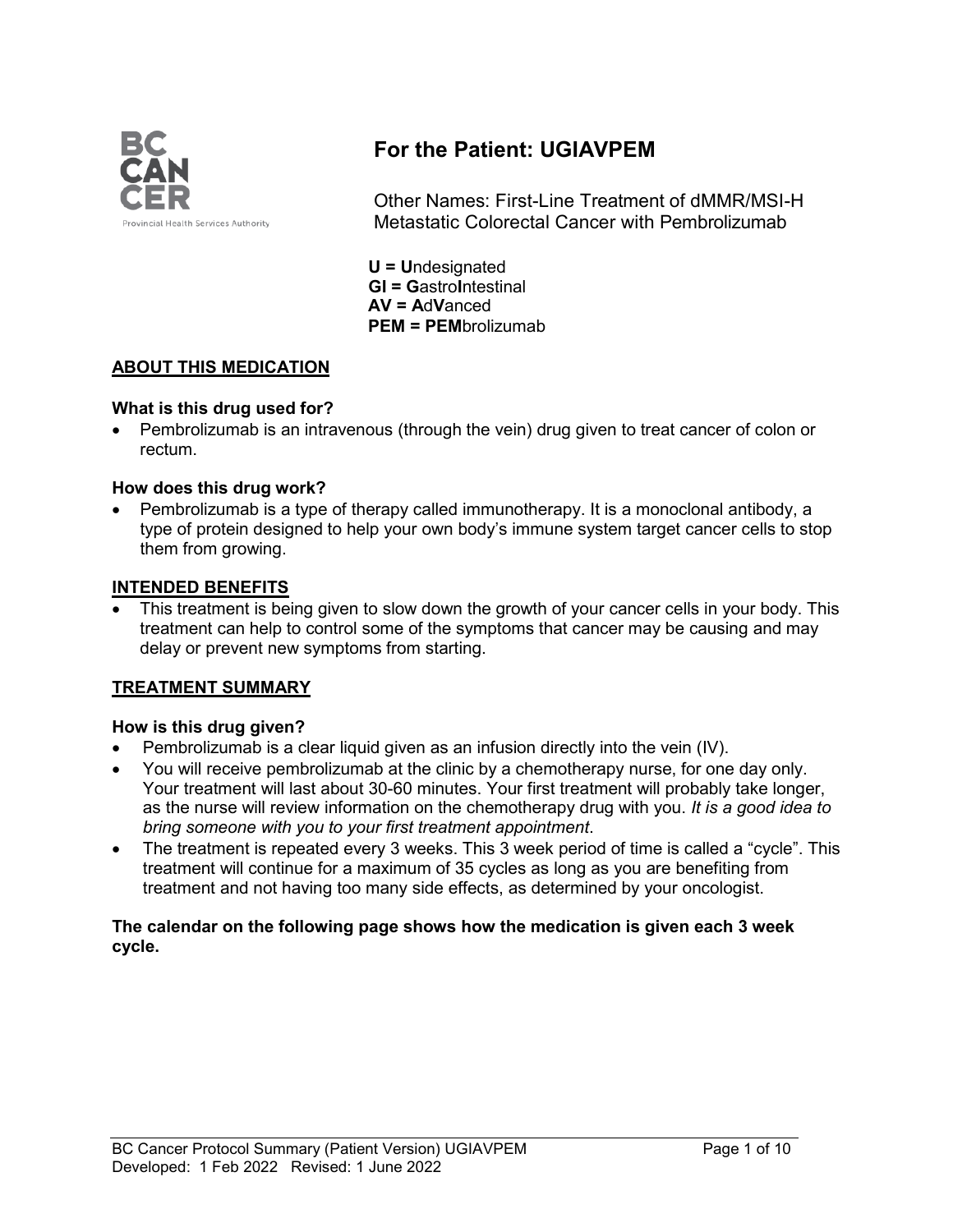| $\mathbf c$ | <b>DATE</b> | <b>TREATMENT PLAN</b>                                                |
|-------------|-------------|----------------------------------------------------------------------|
| Y<br>C      |             | $\triangleright$ Week 1 $\rightarrow$ Pembrolizumab IV on day 1 only |
| Е           |             | Weeks $2 + 3$ $\rightarrow$ no treatment<br>$\blacktriangleright$    |

| $\mathbf{C}$<br><b>DATE</b> |  | <b>TREATMENT PLAN</b>                                                |
|-----------------------------|--|----------------------------------------------------------------------|
| Υ<br>C                      |  | $\triangleright$ Week 1 $\rightarrow$ Pembrolizumab IV on day 1 only |
| Е                           |  | Weeks $2+3$ $\rightarrow$ no treatment<br>$\blacktriangleright$      |

#### **Treatment is continued for a maximum of 35 cycles as long as you are benefiting from treatment and not having too many side effects.**

#### **What will happen while I am being treated?**

- A blood test is done before starting each treatment cycle, usually at the time you see your oncologist.
- Your treatment may be interrupted based on your blood test results and/or other side effects.

## **SIDE EFFECTS AND WHAT TO DO ABOUT THEM**

Unexpected and unlikely side effects can occur with any drug treatment. The ones listed below are particularly important for you to be aware of as they are directly related to the common actions of the drug in your treatment plan.

You doctor will review the risks of treatment and possible side effects with you before starting treatment. The chemotherapy nurse will review possible side effects of the drug and how to manage those side effects with you on the day you receive your first treatment.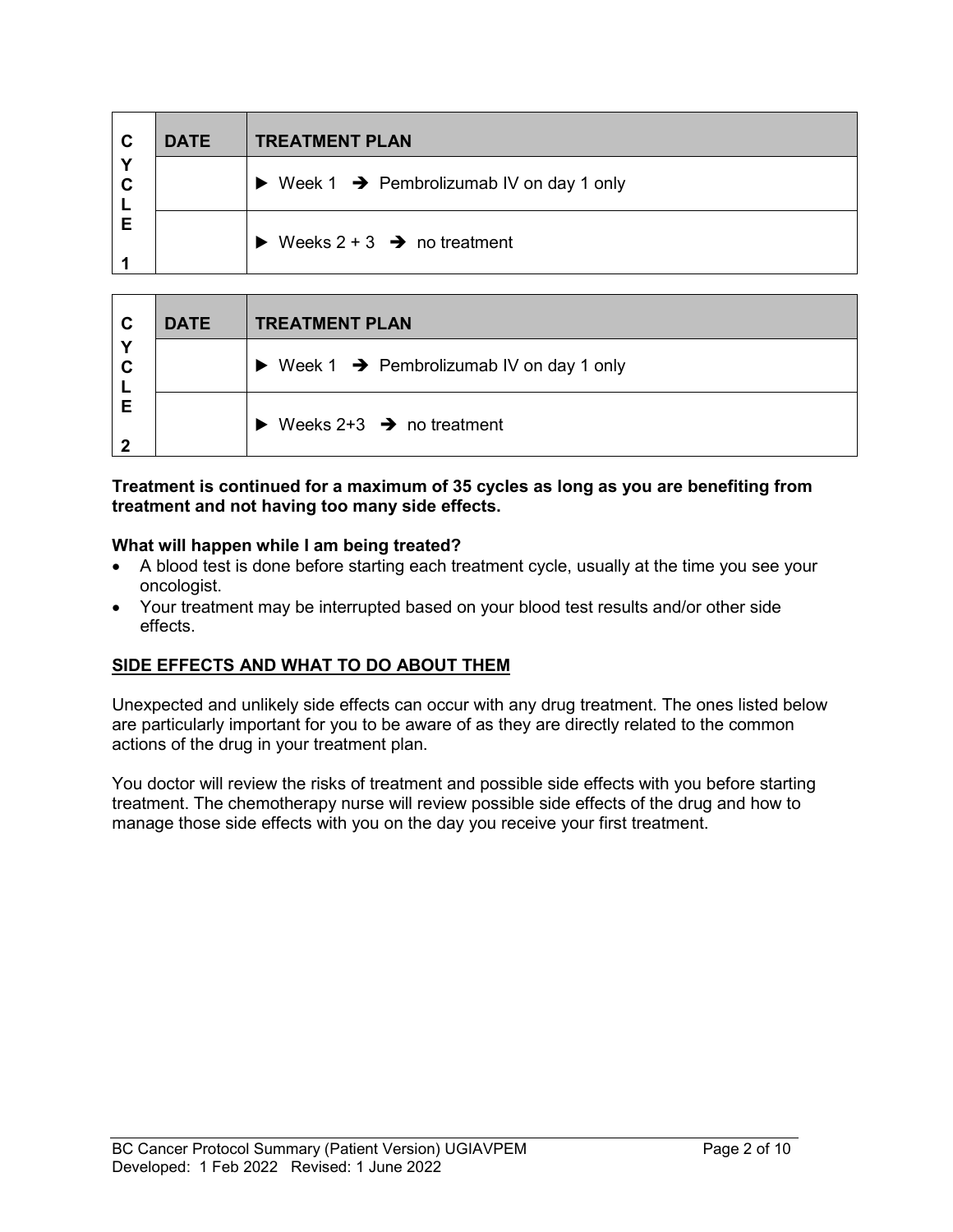## **Pembrolizumab may cause serious immune reactions against your own body (autoimmune) affecting many parts.**

#### **What is the most important information I should know about SERIOUS SIDE EFFECTS?**

- Pembrolizumab can cause serious side effects in many parts of your body. These side effects are most likely to begin during treatment; however, side effects can show up months after your last treatment with pembrolizumab.
- *Tell* your doctor as soon as possible if you have any of serious side effects listed in the table below or your symptoms get worse.
- **Do not try to treat or diagnose symptoms yourself.** Getting medical treatment right away may keep the problem from becoming more serious.

| <b>SERIOUS SIDE EFFECTS</b>                                         | <b>How Common</b> |
|---------------------------------------------------------------------|-------------------|
| <b>DURING TREATMENT</b>                                             | is it?            |
| Inflammation of the intestines (colitis)                            | Common            |
| Symptoms may include:                                               | (less than 1 in   |
| diarrhea (loose stools) or more bowel movements than usual. Do not  | 10 but more than  |
| treat the diarrhea yourself.                                        | 1 in 100)         |
| blood or mucus in stools or dark, tarry, sticky stools<br>$\bullet$ |                   |
| severe stomach pain (abdominal pain) or tenderness                  |                   |
| Inflammation of the thyroid gland (hyperthyroidism, hypothyroidism) | Common            |
| Symptoms may include:                                               | (less than 1 in   |
| rapid heart beat                                                    | 10 but more than  |
| weight loss or gain<br>$\bullet$                                    | 1 in 100)         |
| increased sweating<br>$\bullet$                                     |                   |
| hair loss · feeling cold<br>$\bullet$                               |                   |
| constipation or diarrhea<br>٠                                       |                   |
| your voice gets deeper<br>$\bullet$                                 |                   |
| muscle aches<br>$\bullet$                                           |                   |
| changes in sleep patterns                                           |                   |
| Inflammation of the pituitary gland (hypophysitis, hypopituitarism, | Common            |
| including secondary adrenal insufficiency)                          | (less than 1 in   |
| Symptoms may include:                                               | 10 but more than  |
| weight loss                                                         | 1 in 100)         |
| increased sweating, hot flashes<br>$\bullet$                        |                   |
| hair loss (includes facial and pubic)<br>$\bullet$                  |                   |
| feeling cold<br>$\bullet$                                           |                   |
| headaches that will not go away or unusual headache<br>$\bullet$    |                   |
| decreased sex drive<br>$\bullet$                                    |                   |
| vision problems<br>$\bullet$                                        |                   |
| excessive thirst and urination                                      |                   |
| Inflammation of the lungs (pneumonitis)                             | Common            |
| Symptoms may include:                                               | (less than 1 in   |
| shortness of breath                                                 | 10 but more than  |
| chest pain                                                          | 1 in 100)         |
| coughing                                                            |                   |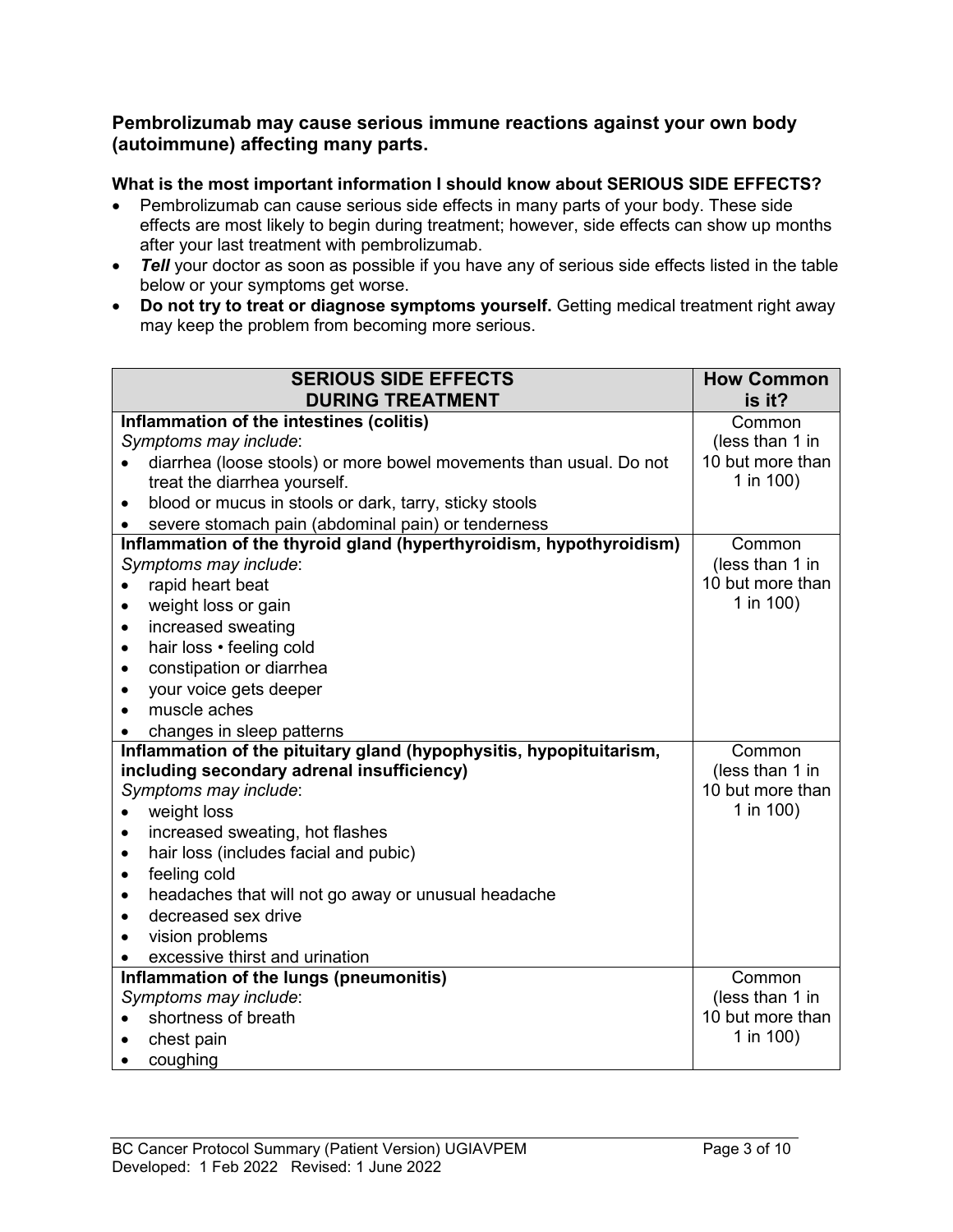| <b>SERIOUS SIDE EFFECTS</b>                                                     | <b>How Common</b>         |
|---------------------------------------------------------------------------------|---------------------------|
| <b>DURING TREATMENT</b><br><b>Problems with muscles</b>                         | is it?                    |
| Symptoms may include:                                                           | Common<br>(less than 1 in |
| rash                                                                            | 10 but more than          |
| dry skin                                                                        | 1 in 100)                 |
| Problems in other organs (nervous system, eyes)                                 | Common                    |
| Symptoms may include:                                                           | (less than 1 in           |
| tingling, numbness, lack of energy                                              | 10 but more than          |
| changes in eyesight                                                             | 1 in $100$ )              |
| dizziness                                                                       |                           |
| Inflammation of the liver (hepatitis)                                           | <b>Uncommon</b>           |
| Symptoms may include:                                                           | (less than 1 in           |
| nausea or vomiting<br>٠                                                         | 100 but more              |
| loss of appetite<br>$\bullet$                                                   | than 1 in 1000)           |
| pain on the right side of your stomach<br>٠                                     |                           |
| yellowing of your skin or the whites of your eyes<br>$\bullet$                  |                           |
| dark urine                                                                      |                           |
| bleeding or bruise more easily than normal                                      |                           |
| Inflammation of the kidneys (nephritis)                                         | Uncommon                  |
| Symptoms may include:                                                           | (less than 1 in           |
| changes in the amount or colour of your urine                                   | 100 but more              |
|                                                                                 | than 1 in 1000)           |
| Problems in the pancreas                                                        | Rare                      |
| Symptoms may include:                                                           | (less than 1 in           |
| abdominal pain                                                                  | 1000 but more             |
| nausea and vomiting                                                             | than 1 in 10000)          |
| Blood sugar problems (type 1 diabetes mellitus)                                 | Rare                      |
| Symptoms may include:                                                           | (less than 1 in           |
| hunger or thirst                                                                | 1000 but more             |
| a need to urinate more often                                                    | than 1 in 10000)          |
| weight loss                                                                     |                           |
| <b>Infusion reactions</b>                                                       | Rare                      |
| Symptoms may include:                                                           | (less than 1 in           |
| Shortness of breath, itching or rash, dizziness, fever, wheezing,               | 1000 but more             |
| flushing, feeling like passing out, chills and may sometimes occur              | than 1 in 10000)          |
| during the first pembrolizumab infusion.                                        |                           |
| Reactions are less common with later treatments.<br>٠                           |                           |
| Tell your nurse or doctor <i>immediately</i> if you have a reaction during<br>٠ |                           |
| your treatment.                                                                 |                           |
| Your pembrolizumab may be temporarily stopped and then given more               |                           |
| slowly.                                                                         |                           |
| You may be given other drugs to treat the reaction.                             |                           |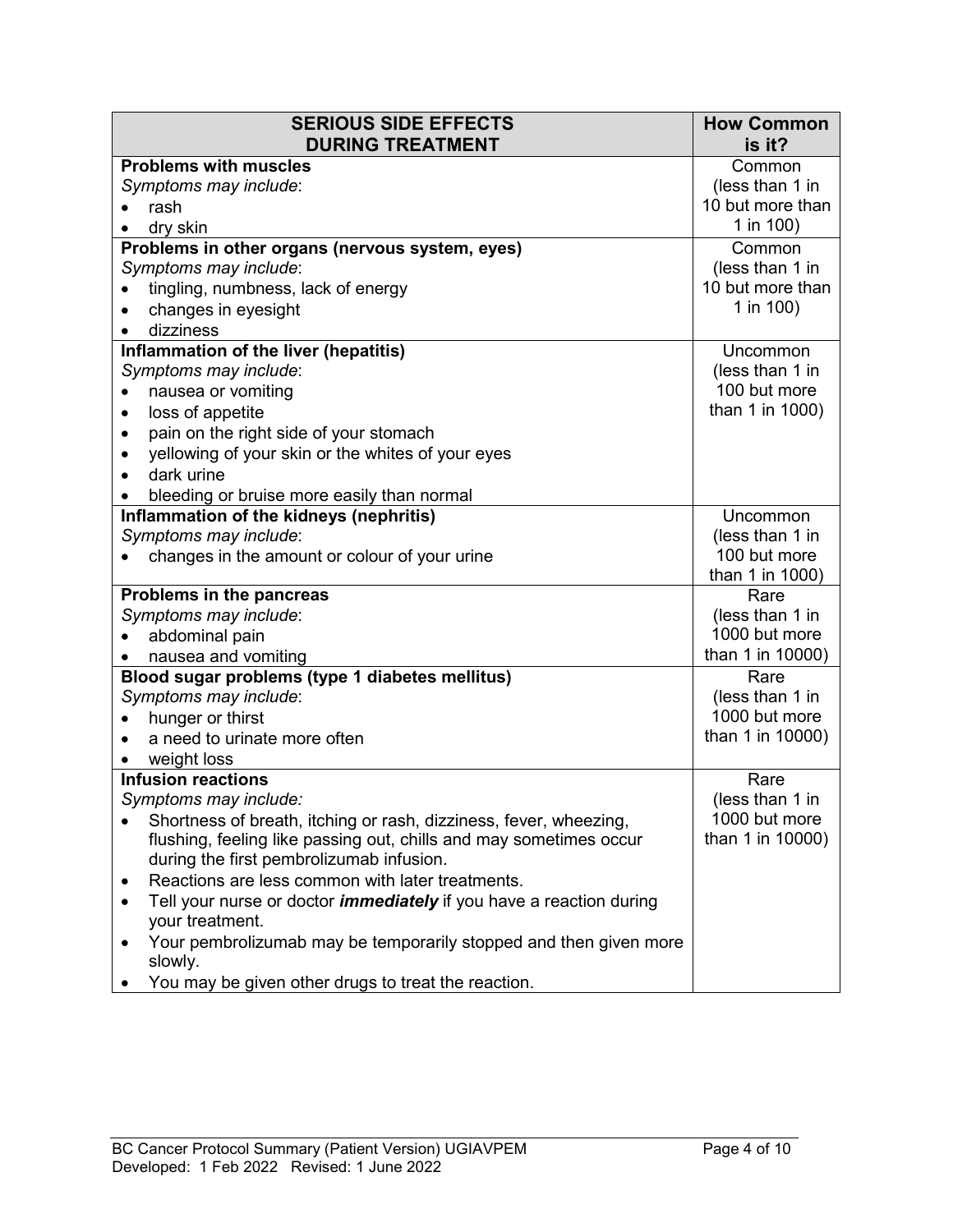| <b>OTHER SIDE EFFECTS</b><br><b>DURING TREATMENT</b>         | <b>MANAGEMENT</b>                                                                                                                                                                                                                                                                                                                                                                                                                                                                                                                                              |
|--------------------------------------------------------------|----------------------------------------------------------------------------------------------------------------------------------------------------------------------------------------------------------------------------------------------------------------------------------------------------------------------------------------------------------------------------------------------------------------------------------------------------------------------------------------------------------------------------------------------------------------|
| Pain or tenderness may occur where the<br>needle was placed. | Apply cool compresses or soak in cool water<br>for $15 - 20$ minutes several times a day.                                                                                                                                                                                                                                                                                                                                                                                                                                                                      |
| Nausea and vomiting may occur after your<br>treatment.       | You may be given a prescription for<br>antinausea drug(s) to take before your<br>chemotherapy treatment and/or at home. It is<br>easier to prevent nausea than treat it once<br>it has occurred, so follow directions closely.<br>Drink plenty of fluids.<br>Eat and drink often in small amounts.<br>Try the ideas in <b>Practical Tips to Help</b><br><b>Manage Nausea*</b><br>If nausea and vomiting is persistent and<br>you have other symptoms of hepatitis,<br>tell your doctor as soon as possible. (see<br>the table above for serious side effects.) |
| Fever may sometimes occur.                                   | • Take acetaminophen (e.g., TYLENOL®)<br>every 4-6 hours, to a maximum of 4 g (4000<br>mg) per day.<br>. If you have other symptoms of colitis, tell<br>your doctor as soon as possible. (see the<br>table above for serious side effects.)                                                                                                                                                                                                                                                                                                                    |
| <b>Constipation may sometimes occur.</b>                     | • Exercise if you can.<br>• Drink plenty of fluids.<br>. Try ideas in Suggestions for Dealing with<br><b>Constipation.*</b><br>. If you have other symptoms of colitis, tell<br>your doctor as soon as possible. (see the<br>table above for serious side effects.)                                                                                                                                                                                                                                                                                            |
| Diarrhea may sometimes occur.                                | If diarrhea is a problem:<br>• Drink plenty of liquids.<br>• Eat and drink often in small amounts<br>• Avoid high fibre foods as outlined in Food<br><b>Ideas to Help Manage Diarrhea*</b><br>• If you have other symptoms of colitis, tell<br>your doctor as soon as possible. (see the<br>table above for serious side effects.)                                                                                                                                                                                                                             |
| Headache may sometimes occur.                                | • Take acetaminophen (e.g., TYLENOL <sup>®</sup> )<br>every 4-6 hours, to a maximum of 4 $g$ (4000<br>mg) per day.<br>• If headache is persistent and you have<br>other symptoms of inflammation of glands<br>or inflammation of the nerves, tell your<br>doctor as soon as possible. (see the table<br>above for serious side effects.)                                                                                                                                                                                                                       |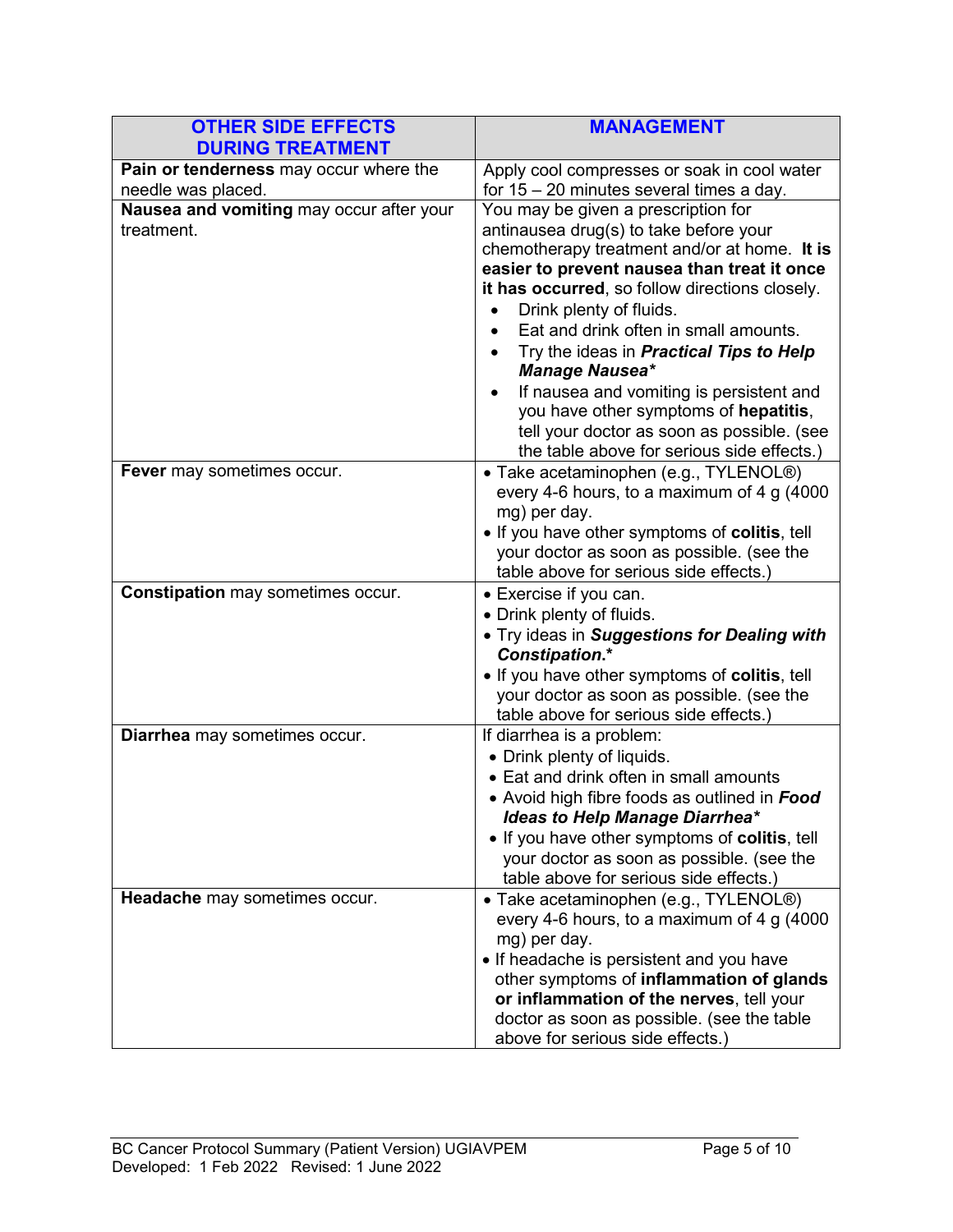| <b>OTHER SIDE EFFECTS</b><br><b>DURING TREATMENT</b> | <b>MANAGEMENT</b>                                                                                                                                                                                                                                                                                                                                         |
|------------------------------------------------------|-----------------------------------------------------------------------------------------------------------------------------------------------------------------------------------------------------------------------------------------------------------------------------------------------------------------------------------------------------------|
| Loss of appetite and weight loss are<br>common.      | • Try the ideas in Food Ideas to Help with<br><b>Decreased Appetite.*</b><br>• If loss of appetite is persistent and you have<br>other symptoms of hepatitis, tell your<br>doctor as soon as possible. (see the table<br>above for serious side effects.)                                                                                                 |
| <b>Tiredness</b> and lack of energy may occur.       | Do not drive a car or operate machinery if<br>$\bullet$<br>you are feeling tired.<br>Try the ideas in the handout titled<br><b>Fatigue/Tiredness*</b><br>If tiredness is persistent and you have<br>other symptoms of hepatitis or<br>inflammation of glands, tell your doctor<br>as soon as possible. (see the table above<br>for serious side effects.) |
| Hair loss is rare with pembrolizumab.                | If hair loss is a problem, refer to<br>$\bullet$<br><b>Resources for Hair Loss and</b><br><b>Appearance Changes.*</b>                                                                                                                                                                                                                                     |
| You may sometimes have trouble sleeping.             | Talk to your doctor if you continue to have<br>$\bullet$<br>trouble sleeping.<br>This will return to normal when you stop<br>$\bullet$<br>taking pembrolizumab.                                                                                                                                                                                           |

**\* Please ask your chemotherapy nurse, pharmacist or dietitian for a copy**

# **INSTRUCTIONS FOR THE PATIENT**

## **What other drugs or foods can interact with pembrolizumab?**

- Other drugs may interact with this treatment. Check with your doctor or pharmacist before you start or stop taking any other drugs including all prescription and non-prescription medicines, steroids or other medicines that lower your immune response, vitamins, and herbal supplements.
- The drinking of alcohol (in small amounts) does not appear to affect the safety or usefulness of this treatment.

## **Other important things to know:**

- **Before you are given pembrolizumab**, talk to your doctor or pharmacist if you:
	- have an active condition where your immune system attacks your body (autoimmune disease), such as ulcerative colitis, Crohn's disease, lupus, rheumatoid arthritis or sarcoidosis.
	- take other medicines that make your immune system weak. Examples of these may include steroids, such as prednisone or dexamethasone.
	- had an organ transplant, such as a kidney transplant.
	- have any other medical conditions.
- This treatment may cause sterility in men and menopause in women. If you plan to have children, discuss this with your oncologist before starting treatment.
- This treatment may damage sperm and may cause harm to the baby if used during pregnancy. It is best to use birth control while you are undergoing treatment and for **4**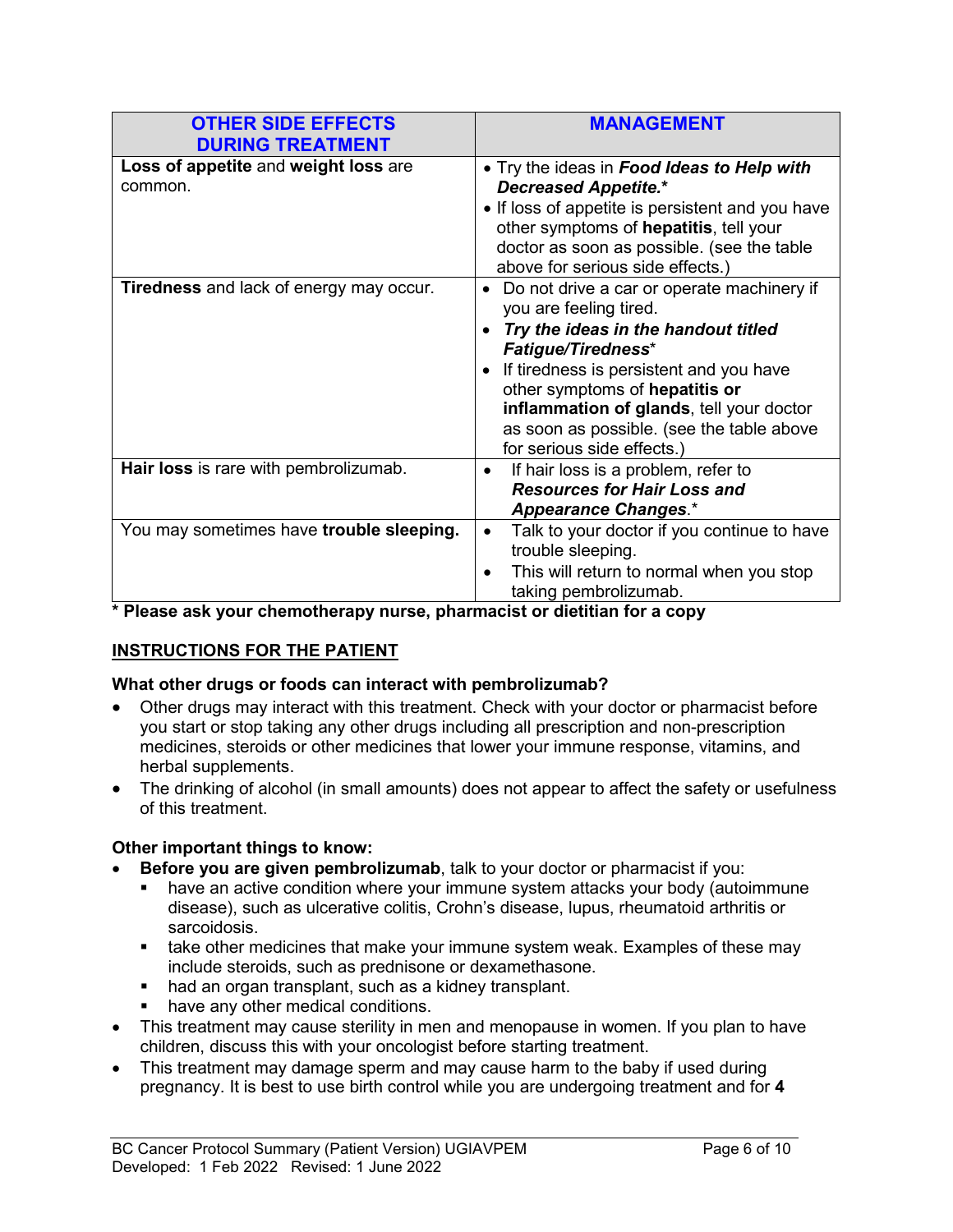**months** after the last dose. Tell your doctor right away if you or your partner becomes pregnant. Do not breast feed during treatment.

• Tell all doctors including dentists you see that you are being treated with pembrolizumab before you receive treatment of any form.

## **THE FOLLOWING INFORMATION IS VERY IMPORTANT**

## **SEE YOUR DOCTOR OR GET EMERGENCY HELP IMMEDIATELY IF YOU HAVE:**

- Signs of an allergic reaction (rare) soon after a treatment including dizziness, fast heart beat, face swelling, or breathing problems.
- Signs of an infection such as fever (over 100°F or 38°C by an oral thermometer), shaking chills; severe sore throat, productive cough (coughing up thick or green sputum); cloudy or foul smelling urine; painful, tender, or swollen red skin wounds or sores.
- Diarrhea or changes in bowel habits; black, tarry stools; blood or mucous in the stool; severe abdominal pain.
- Signs of lung problems such as new or worsening cough, chest pain, coughing blood, shortness of breath, or difficulty in breathing.
- Signs of kidney problems such as lower back or side pain, blood in the urine, swelling of feet or lower legs, or change in amount or colour of urine.
- Signs of blood sugar problems such as thirst and frequent need to pass urine.

## **SEE YOUR DOCTOR AS SOON AS POSSIBLE (DURING OFFICE HOURS) IF YOU HAVE:**

- Signs of anemia such as unusual tiredness or weakness.
- Signs of liver problems such as yellow eyes or skin, white or clay-coloured stools.
- Signs of thyroid problems such as unusual weight gain or loss, feeling hot or cold, deepened voice, or unusual tiredness or weakness.
- Changes in eyesight, eye pain, or redness.
- Skin rash, blisters, or itching.

## **CHECK WITH YOUR DOCTOR IF ANY OF THE FOLLOWING CONTINUE OR BOTHER YOU:**

- Headache not controlled with acetaminophen (e.g., TYLENOL®).
- Changes in skin colour (lightening).
- Irritability or forgetfulness.
- Decreased sex drive.

#### **If you experience symptoms or changes in your body that have not been described above but worry you, or if any symptoms are severe, contact:**

#### **\_\_\_\_\_\_\_\_\_\_\_\_\_\_\_\_\_\_\_\_\_\_\_\_\_\_\_\_\_\_\_\_at telephone number:\_\_\_\_\_\_\_\_\_\_\_\_\_\_\_\_\_\_\_**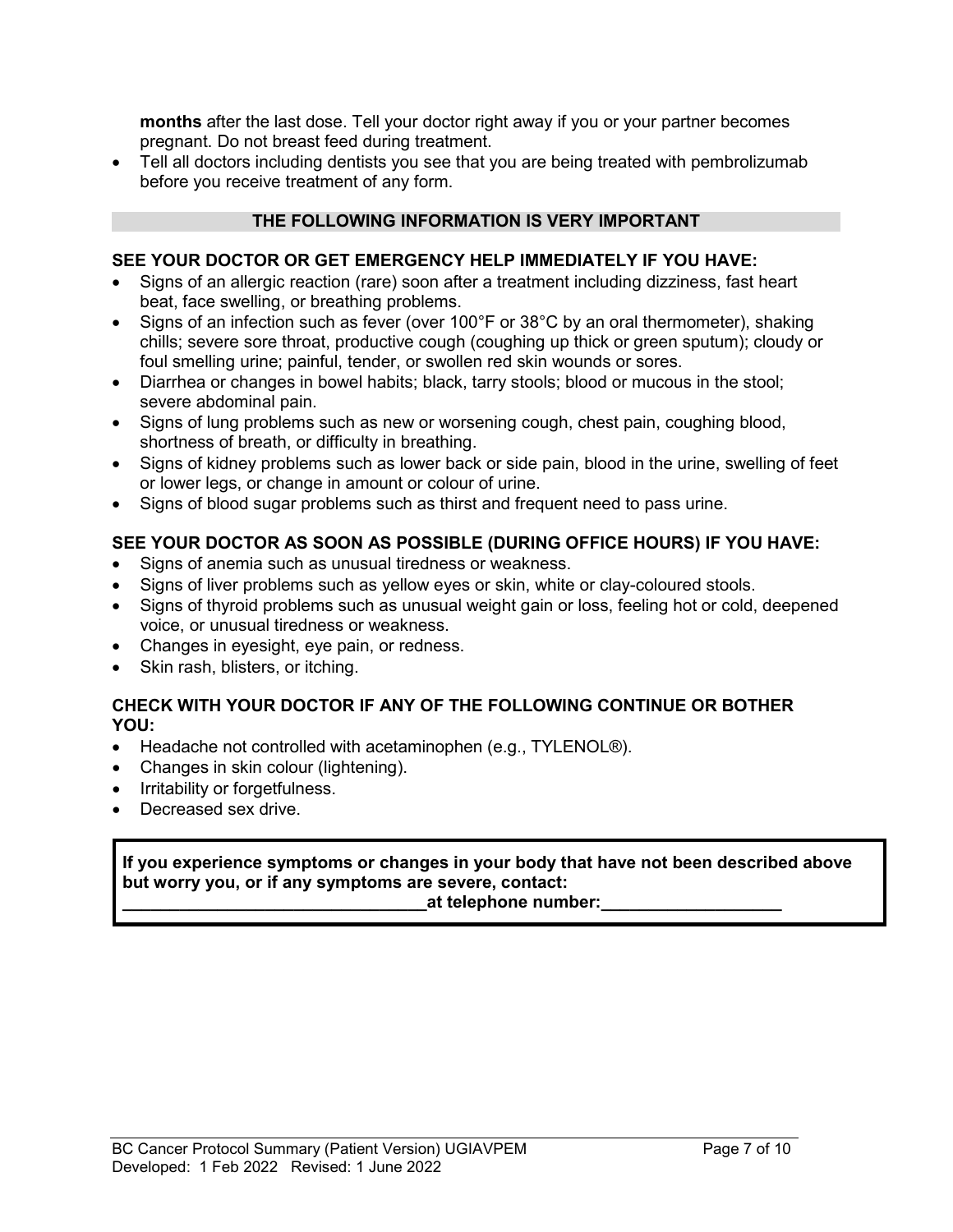| <b>BC</b><br>CAN<br><b>MEDICAL</b><br><b>ALERT</b><br>QER<br><b>Provincial Health Services Authority</b><br>NAME                                                    | SEVERE IMMUNE-MEDIATED ADVERSE REACTIONS<br>Including enterocolitis, intestinal perforation, hepatitis,<br>dermatitis<br>including toxic epidermal)<br>necrolysis),<br>neuropathy, endocrinopathy, pneumonitis,<br>myositis,<br>myocarditis and toxicities in other organ systems. Duration<br>of risk after treatment is unknown. |
|---------------------------------------------------------------------------------------------------------------------------------------------------------------------|------------------------------------------------------------------------------------------------------------------------------------------------------------------------------------------------------------------------------------------------------------------------------------------------------------------------------------|
| has received<br>CHECKPOINT INHIBITOR IMMUNOTHERAPY:<br>Immune-Mediated Adverse Reactions<br>ALWAYS CARRY THIS CARD AND SHOW TO<br>PHYSICIANS INCLUDING ANESTHETISTS | FOR MORE INFORMATION:<br>www.bccancer.bc.ca/health-professionals/professional-resources/cancer-drug-manual<br>Rev Aug 2018                                                                                                                                                                                                         |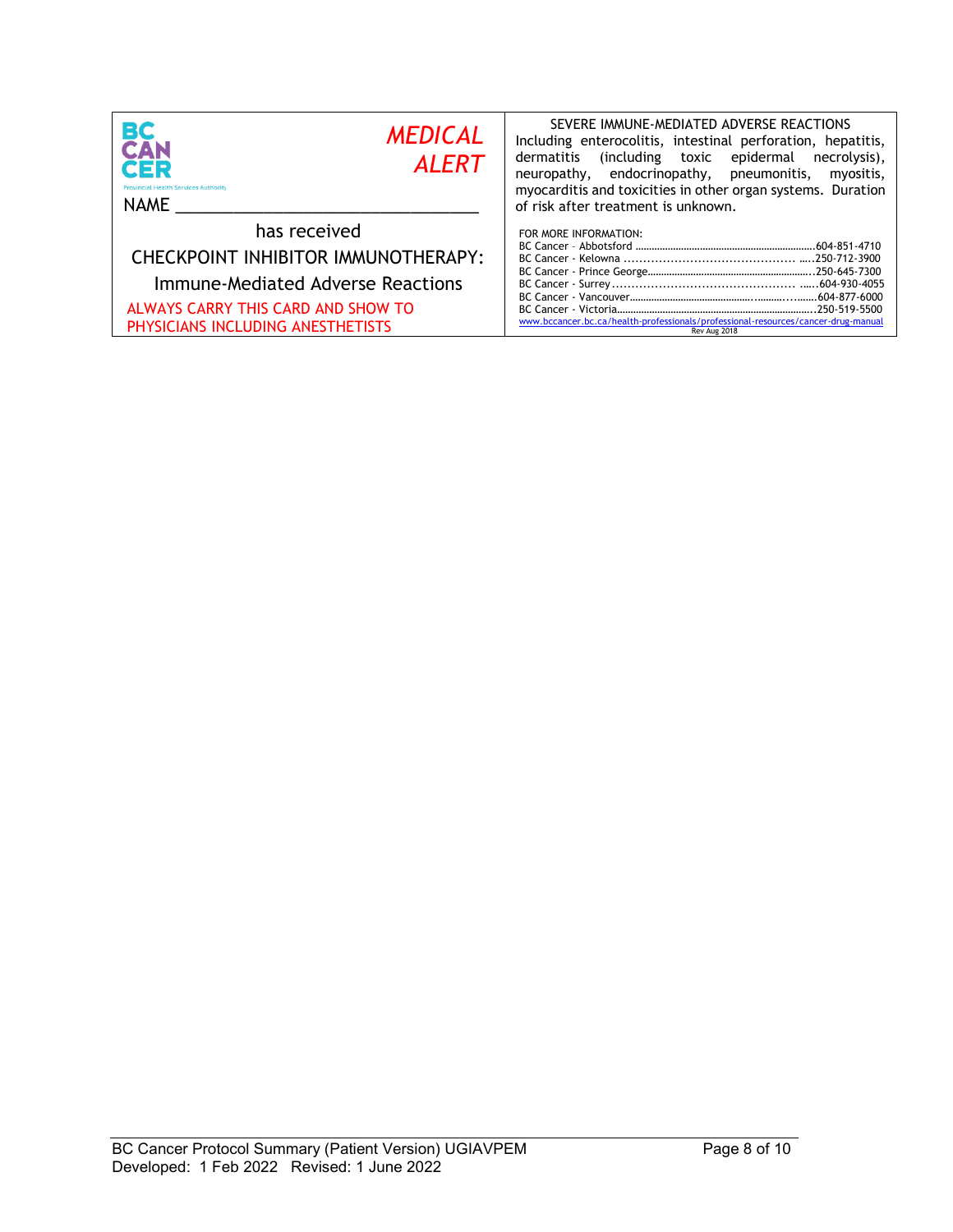| To Whom It May Concern:                                                                                                                |                                                                                                                                                                                     |
|----------------------------------------------------------------------------------------------------------------------------------------|-------------------------------------------------------------------------------------------------------------------------------------------------------------------------------------|
|                                                                                                                                        |                                                                                                                                                                                     |
|                                                                                                                                        |                                                                                                                                                                                     |
|                                                                                                                                        |                                                                                                                                                                                     |
|                                                                                                                                        |                                                                                                                                                                                     |
|                                                                                                                                        |                                                                                                                                                                                     |
|                                                                                                                                        |                                                                                                                                                                                     |
| toxicities which may be life threatening and require urgent management.                                                                | This patient is receiving immunotherapy at the BC Cancer and is at risk of immune-related                                                                                           |
|                                                                                                                                        | Immunotherapy toxicities are different from those encountered with standard chemotherapy<br>or targeted therapies. The immune system may become dysregulated during immunotherapy   |
|                                                                                                                                        | treatment, leading to symptoms and findings which mimic autoimmune disorders. Adverse                                                                                               |
|                                                                                                                                        | events can occur during or following treatment and can be life threatening. Any organ system                                                                                        |
| in the body is at risk including, but not limited to:                                                                                  |                                                                                                                                                                                     |
| Lungs (pneumonitis, pleuritis, sarcoidosis)                                                                                            |                                                                                                                                                                                     |
| Gastrointestinal (colitis, ileitis, pancreatitis)<br>Liver (hepatitis)                                                                 |                                                                                                                                                                                     |
| Skin (rash, Stevens-Johnson syndrome)                                                                                                  |                                                                                                                                                                                     |
|                                                                                                                                        | Endocrine (hypophysitis, adrenal insufficiency, hypo/hyperthyroidism, type 1 diabetes mellitus)                                                                                     |
| Renal (interstitial nephritis)<br>Blood (hemolytic anemia, thrombocytopenia, neutropenia)                                              |                                                                                                                                                                                     |
|                                                                                                                                        | Neurologic (encephalitis, Guillain-Barré syndrome, meningitis, myasthenia gravis, neuropathy)                                                                                       |
| Musculoskeletal (myositis, arthritis)                                                                                                  |                                                                                                                                                                                     |
| Cardiovascular (pericarditis, myocarditis, vasculitis)<br>Ophthalmologic (uveitis, scleritis, episcleritis, conjunctivitis, retinitis) |                                                                                                                                                                                     |
|                                                                                                                                        | Management of immune-related toxicities necessitates prompt coordination with a medical                                                                                             |
|                                                                                                                                        | oncologist with initiation of high dose corticosteroids, and may require referral to the<br>appropriate subspecialty. If you suspect your patient is presenting with immune-related |
|                                                                                                                                        | toxicity, please contact the patient's medical oncologist directly or if after hours contact the                                                                                    |
|                                                                                                                                        | on-call physician, or as per your local centre's process (next page). Additional information on                                                                                     |
|                                                                                                                                        | immunotherapy toxicity treatment algorithms is located at the end of the above posted                                                                                               |
| protocol at www.bccancer.bc.ca.                                                                                                        |                                                                                                                                                                                     |
|                                                                                                                                        |                                                                                                                                                                                     |
| BC Cancer Systemic Therapy Program                                                                                                     | 1/2                                                                                                                                                                                 |
| Developed: 28 Nov 2017<br>Revised:<br>www.bccancer.bc.ca                                                                               |                                                                                                                                                                                     |